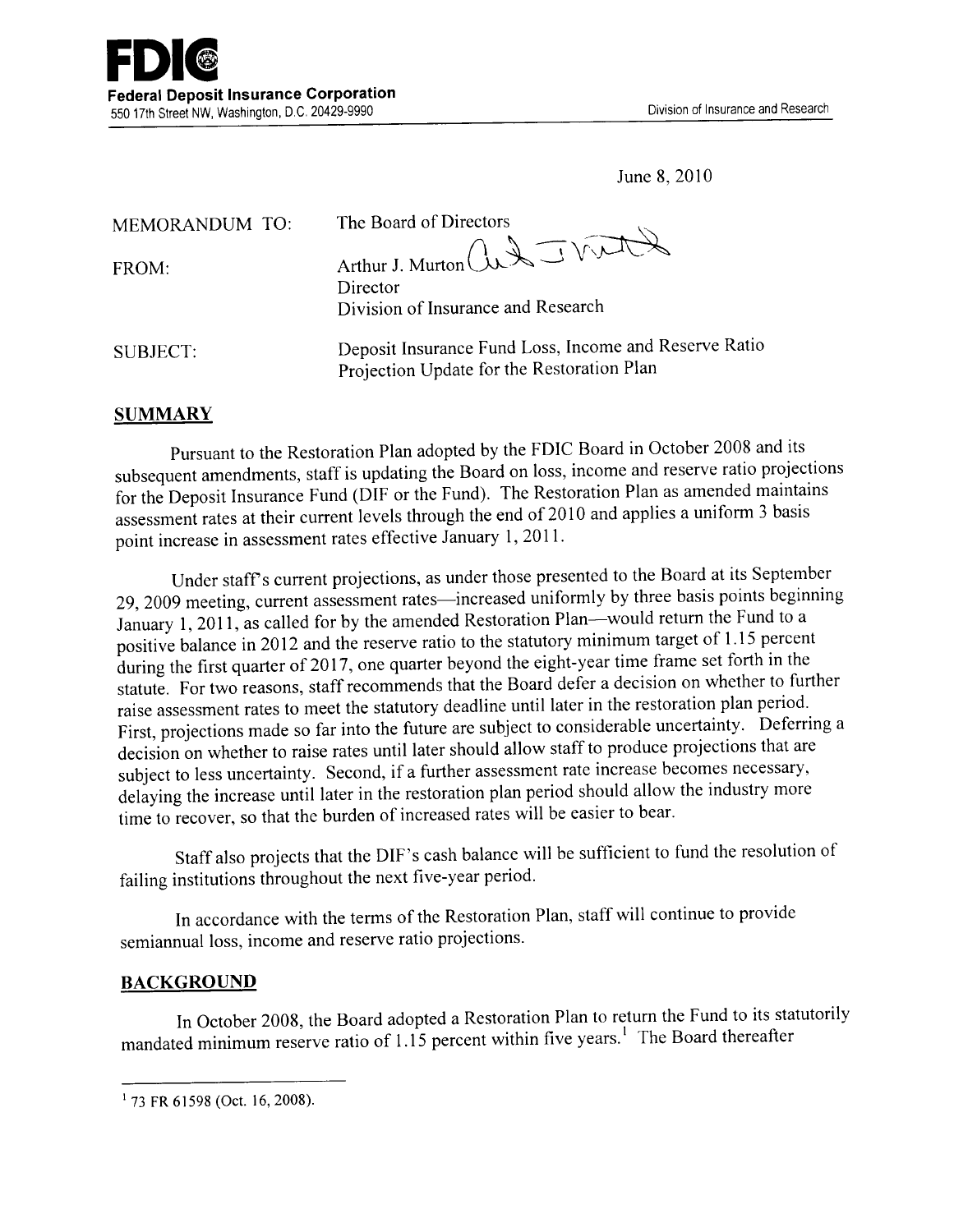amended the Restoration Plan twice, most recently in September 2009. Based upon staffs updated loss projections to the DIF of \$ 1 00 billion over the years 2009-2013, the Board extended the restoration plan period to eight years and called for a uniform 3 basis point increase in assessment rates effective January 1,2011, to meet the Restoration Plan's goal of returning the reserve ratio to 1.15 percent by the end of  $2016$ .<sup>2</sup>

To address the DIF's increasing liquidity needs, the Board also issued a notice of proposed rulemaking to require insured depository institutions (lDIs) to prepay estimated riskbased assessments for the fourth quarter of 2009 and for all of 2010, 2011, and 2012. This rule was finalized on November 12,2009, and institutions prepaid approximately \$46 bilion in assessments on December 30,2009.3

Since the Board adopted the amended Restoration Plan, there have been 126 IDI failures-45 additional IDIs in 2009 and 81 IDIs in 2010 as of June 4, 2010-at a cost of approximately \$27 bilion. Additionally, the number of problem IDIs has grown to 775 as of March 31,2010. Despite these numbers, IDI earnings and other numbers are beginning to show signs of industry improvement. For the first quarter, the industry reported \$18 billion in net income, up from negative \$1.3 billion in the final quarter of 2009, with more than one-half the industry reporting higher net income than one year ago. Lower provisioning was the primary driver of the improved earnings numbers and this is consistent with the moderation seen in asset quality trends. For the fourth consecutive quarter, the combination of quarterly net charge-offs plus the quarterly increase in noncurrent loans declined.

Improvements, too, have been seen in the number of IDIs joining the problem bank list. While the number of IDIs on this list increased by 10 percent during the first quarter of 2010, this number was down markedly from the 27 percent jump in the number of lOIs that were added in the fourth quarter of 2009. The reduction in the rate of increase in the problem bank list reflects a decline in the rate of downgrade of institutions from CAMELS 1 or 2 ratings to CAMELS 3, 4 or 5 ratings. The downgrade rate during each of the first four months of 2010 was lower than the rate for any month in 2009. Like IDI failures, the number of problem institutions tends to lag behind economic recovery so signs of a slowdown in the growth of this number are a positive indicator that the industry could be slowly improving.

Likewise, after seven quarters of declines, the DIF showed a small improvement, ending the quarter at negative \$20.7 billion compared to negative \$20.9 billion (unaudited) at December

<sup>&</sup>lt;sup>2</sup> 74 FR 51062 (October 2, 2009). In May 2009 Congress had amended the statute governing establishment and implementation of the Restoration Plan to allow the FDIC up to eight years to return the DIF reserve ratio to 1.15 percent, absent extraordinary circumstances. 12 U.S.C. §1817(b)(3)(E), as amended by the Helping Families Save Their Homes Act of 2009, Pub. L. No. 111-22, §204(b), 123 Stat. 1649.

<sup>&</sup>lt;sup>3</sup> The FDIC's immediate liquidity needs were resolved by the inflow of approximately \$46 billion in cash from the prepaid assessments, but this inflow did not initially affect the DIF balance. The DIF accounted for the amount collected as both an asset (cash) and an offsetting liability (deferred revenue). An institution's quarterly risk-based deposit insurance assessments thereafter are recognized by the DIF as revenue and offset by the amount prepaid until that amount is exhausted or until June 30, 2013, after which any amount remaining will be returned to the institution.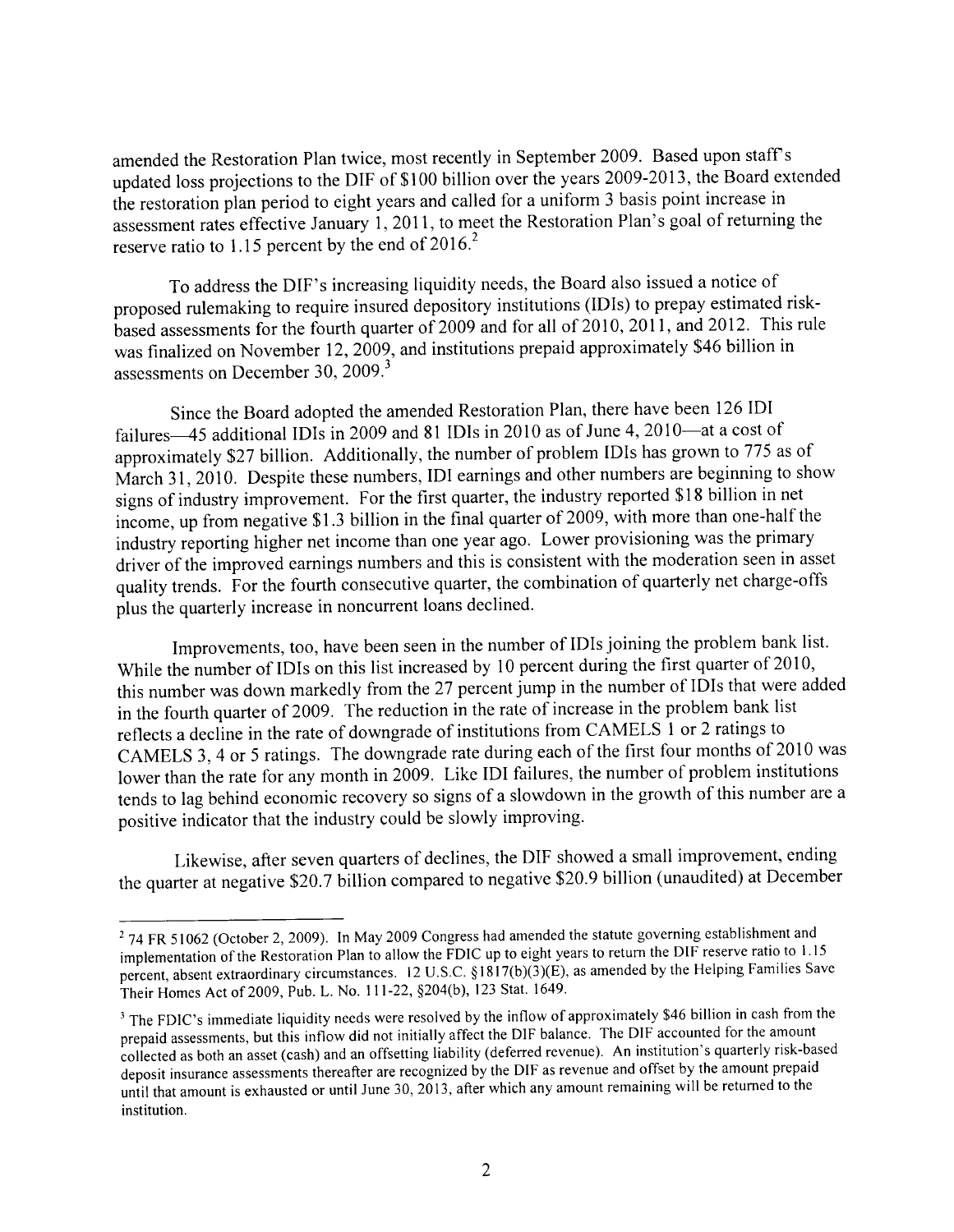31, 2009. This was due, in part, to a decline in contingent loss reserve balances of \$3.3 billion from year-end 2009. The contingent loss reserve declined for the first time in almost three years.

There are other signs of improvement. There have been more bidders and higher bids for failed institutions. Not only are failed IDIs with good deposit franchises attracting better prices, but there have also been higher-than-expected proceeds from asset sales. IDIs also show signs that their capital positions are improving as more IDIs have been able to raise capital in the past several weeks.

## PROJECTIONS

Staff has projected the Fund balance and reserve ratio for each quarter over the next several years using the most recently available information on expected failures and loss rates and statistical analyses of trends in CAMELS downgrades, failure rates and loss rates. Under these projections, Fund failure costs for the five-year period 2010-2014 are approximately \$60 billion.<sup>4</sup> Beyond five years, projections for the Fund balance and reserve ratio assume a continued low level of failures and associated losses. Over the period of the Restoration Plan, the projections show little change from those prepared last fall and thus do not indicate a need to change the Restoration Plan. Staff continues to believe that the number of failures and the associated costs will peak in 2010 and that the DIF balance will start to increase in the coming quarters. Most of the projected costs are already reflected in the DIF balance. Approximately \$6 billion of the \$60 bilion amount was incurred in estimated failure costs during the first quarter of 2010. Also, at March 31, 2010, an additional \$41 billion of projected losses was accounted for in the DIF balance as the contingent loss reserve. Thus, of the \$60 billion in projected losses over the five-year period, only \$13 billion are projected as future expenses of the fund, which compares with projected 2010 assessment revenue of nearly \$14 billion.

The current Restoration Plan maintains assessment rates at their current levels through the end of 2010 and imposes a uniform 3 basis point increase in assessment rates effective January 1, 2011. The projections assume that domestic deposits increase at an annual rate of 5 percent producing assessment income over the 2010-2014 period of \$81.2 billion; approximately half of these assessments have been pre-paid.

Under staff's projections, maintaining the current Restoration Plan would return the Fund to a positive balance in 2012 and the reserve ratio to 1.16 percent by the first quarter of 2017.<sup>5</sup> This is one quarter beyond the eight-year time frame set forth in the Restoration Plan, but remains unchanged from the time frame projected in September 2009 and presented to the Board in support of the Restoration Plan.

<sup>&</sup>lt;sup>4</sup> Staff's projection in September 2009 of approximately \$100 billion in losses over the period 2009-2013 included a projection of approximately \$60 billion over the period 2010-2013, consistent with the most recent projections.

 $<sup>5</sup>$  These projections assume that the deposit insurance coverage limit will revert to \$100,000 on January 1, 2014, as</sup> the current statute dictates. The reserve ratio would be lower if the deposit insurance coverage limit remained at \$250,000.